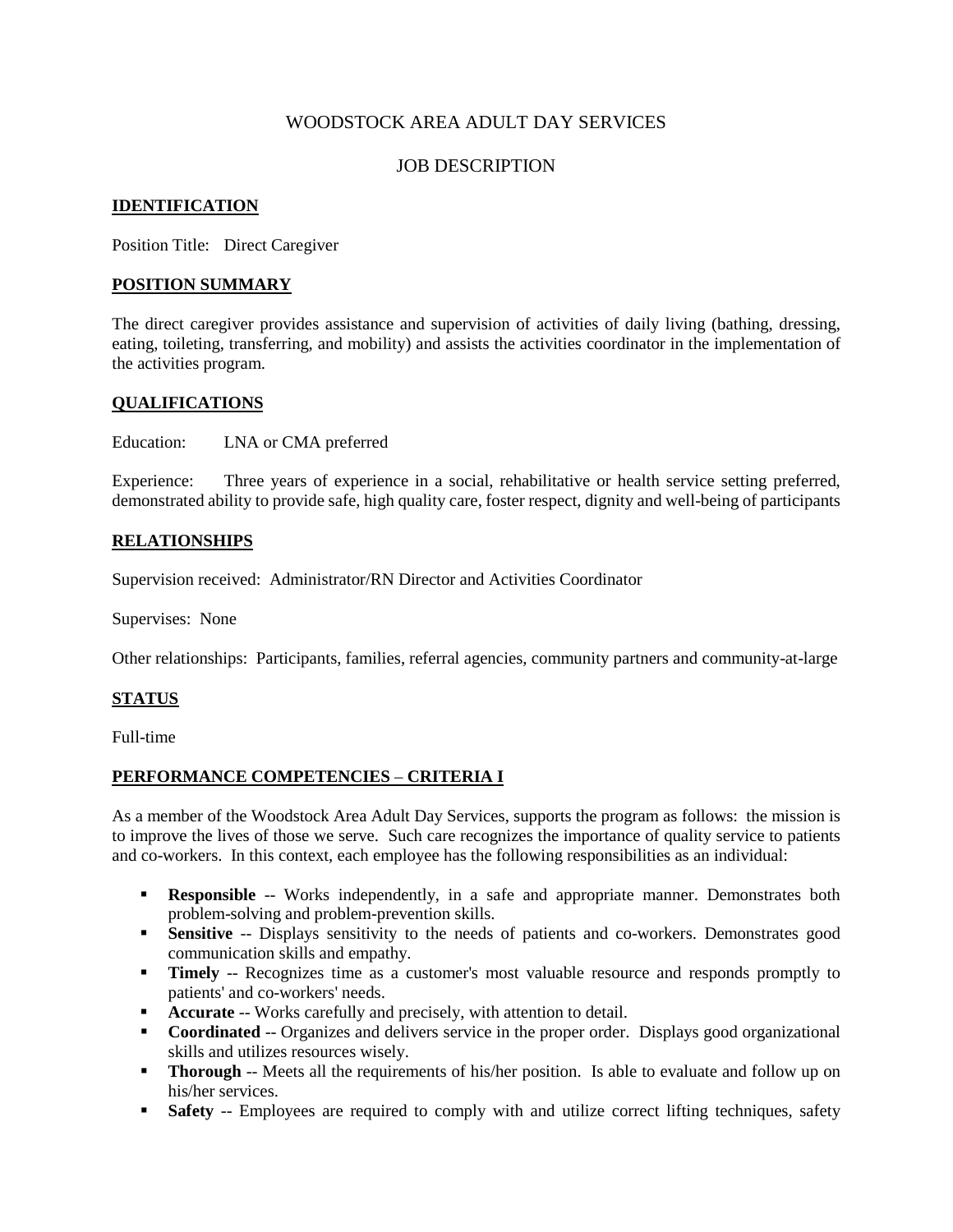Direct Caregiver Page 2

> procedures, and mechanical devices while performing their job related duties/tasks in order to protect themselves and our patients from injury.

### **ORGANIZATIONAL/TEAMWORK COMPETENCIES** – **CRITERIA II**

Each employee has the following responsibilities as a team member:

- Collaborates with clinical support staff, physicians and other health care professionals as part of a team-based, patient centered care approach.
- Participates in quality improvement projects.
- Displays and encourages sensitivity to the needs of patients, visitors, and co-workers.
- Treats others with consideration, courtesy, and respect.
- **Performs duties willingly and with initiative; shares necessary information so co-workers can do** the same.
- Demonstrates judgment and tact when dealing with others.
- Cooperates with other hospital departments and work groups.
- Communicates effectively with patients, visitors, and co-workers; takes action to clarify information received from others.
- Punctuality
- **Attendance**

### **ESSENTIAL FUNCTIONS**– **CRITERIA III**

- 1. Promotes participant's optimal level of independence.
- 2. Fosters respect, dignity and sense of well-being for participants being served.
- 3. Respects individual's rights, strengths, values privacy and preferences.
- 4. Assists with and supervision of activities of daily living (bathing, dressing, eating, toileting, transferring and a mobility) in a safe and hygienic manner with recognition of the participants' dignity and right to privacy.
- 5. Assists with planned individual and group activities under the direction of the Activity Coordinator.
- 6. Encourages and assists participants to rest and relax and to attend to personal and health care needs.
- 7. Assists in donning and doffing coats, boots, etc., at the beginning and end of the day.
- 8. Works with the Activity Coordinator to set up, supervise and clean up around meal time.

### **PHYSICAL DEMANDS**

- Must be able to speak the English language in an understandable manner
- Must be able to cope with the mental and emotional stress of the position
- Must be able to lift and move office equipment, supplies, etc.
- **Prolonged/extensive or considerable amount of standing/walking**
- Considerable reaching, stooping, bending, kneeling, crouching
- Extensive use of telephone, computer, and calculator
- Requires close paperwork and visual acuity
- Requires hearing acuity for conversation and telephone

### **WORKING CONDITIONS**

- Regularly exposed to the risk of blood borne/airborne diseases
- Contact with participants and caregivers under wide variety of circumstances
- Exposed to unpleasant elements (accidents, injuries and illness)
- Subject to varying and unpredictable situations